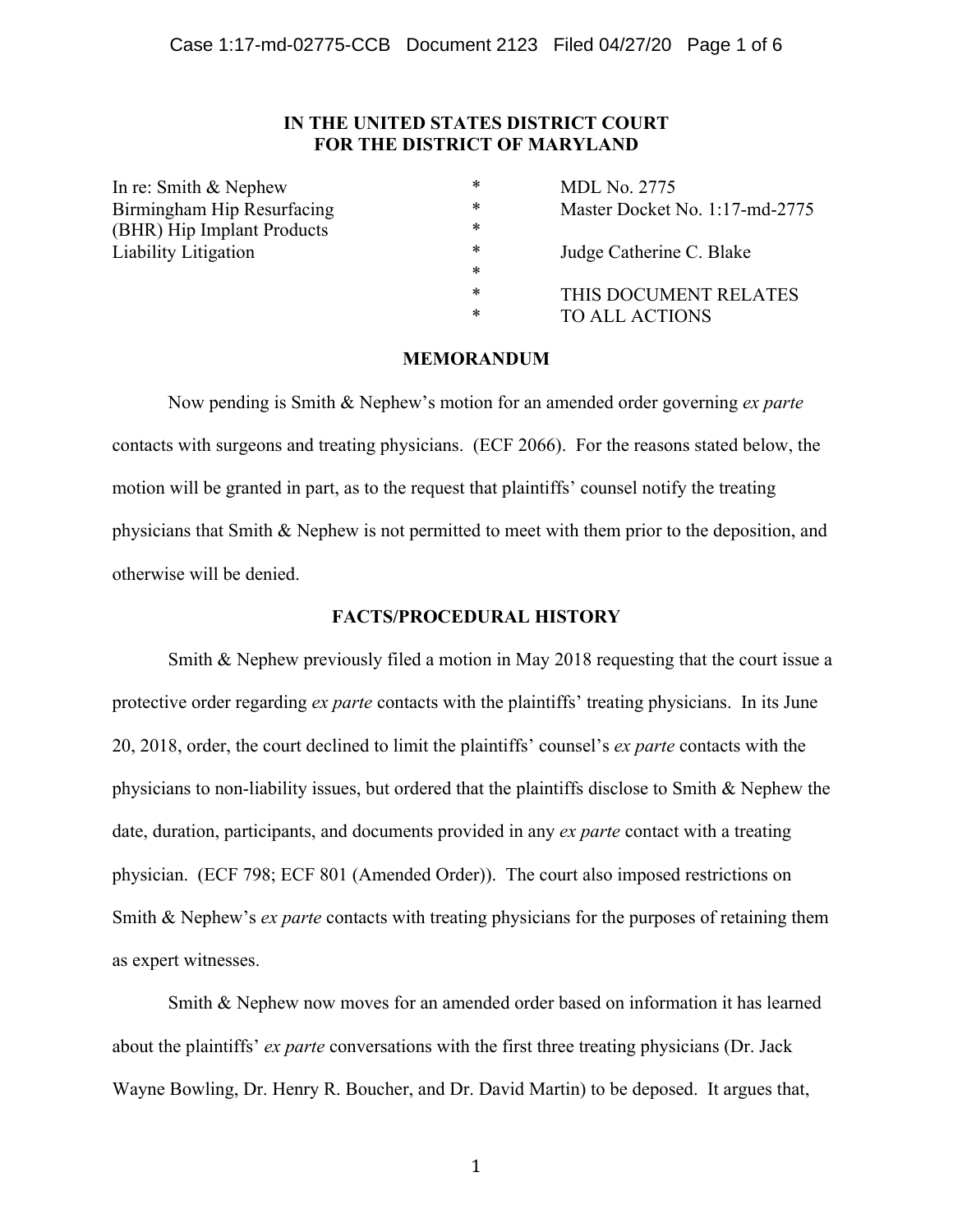### Case 1:17-md-02775-CCB Document 2123 Filed 04/27/20 Page 2 of 6

according to the plaintiffs' disclosures and testimony during depositions, plaintiffs' counsel spent the large majority of their *ex parte* conversations with these physicians on topics relating to liability (specifically, on whether the physician's treatment would have been different if he knew of information that Smith & Nephew allegedly withheld), instead of topics relating to the treatment of the individual plaintiff. Smith & Nephew argues that this biases or is intended to bias the physicians against Smith & Nephew, and is especially problematic when the plaintiffs question the physicians first in depositions, as many hours of questioning pass before Smith  $\&$ Nephew can present the other side of the story.<sup>1</sup> Smith & Nephew requests that the court 1) limit the scope of the *ex parte* conversations to "reviewing the Plaintiff's own medical records and discussing the doctor's care and treatment of the Plaintiff"; 2) alternatively, allow Smith & Nephew to meet *ex parte* with the physicians to discuss liability issues, or at least to question treating physicians first at depositions; and 3) require plaintiffs' counsel to notify each physician it meets with *ex parte* that Smith & Nephew is precluded from meeting with them or showing them documents prior to the deposition.

The plaintiffs respond that they have not acted inappropriately. They point out that nothing prohibits them from asking questions regarding information Smith & Nephew allegedly withheld from the physicians, and that this is relevant to specific causation.

#### **DISCUSSION**

Federal Rule of Civil Procedure  $26(c)(1)$  provides that a "court may, for good cause, issue an order to protect a party or person from annoyance, embarrassment, oppression, or undue burden or expense[.]" "Rule 26(c) confers broad discretion on the trial court to decide when a protective order is appropriate and what degree of protection is required." *Seattle Times Co. v.*

<sup>&</sup>lt;sup>1</sup> To the extent they have not, the court reiterates that the parties must comply with the protective order (ECF 88) when supplying confidential documents to the treating physicians.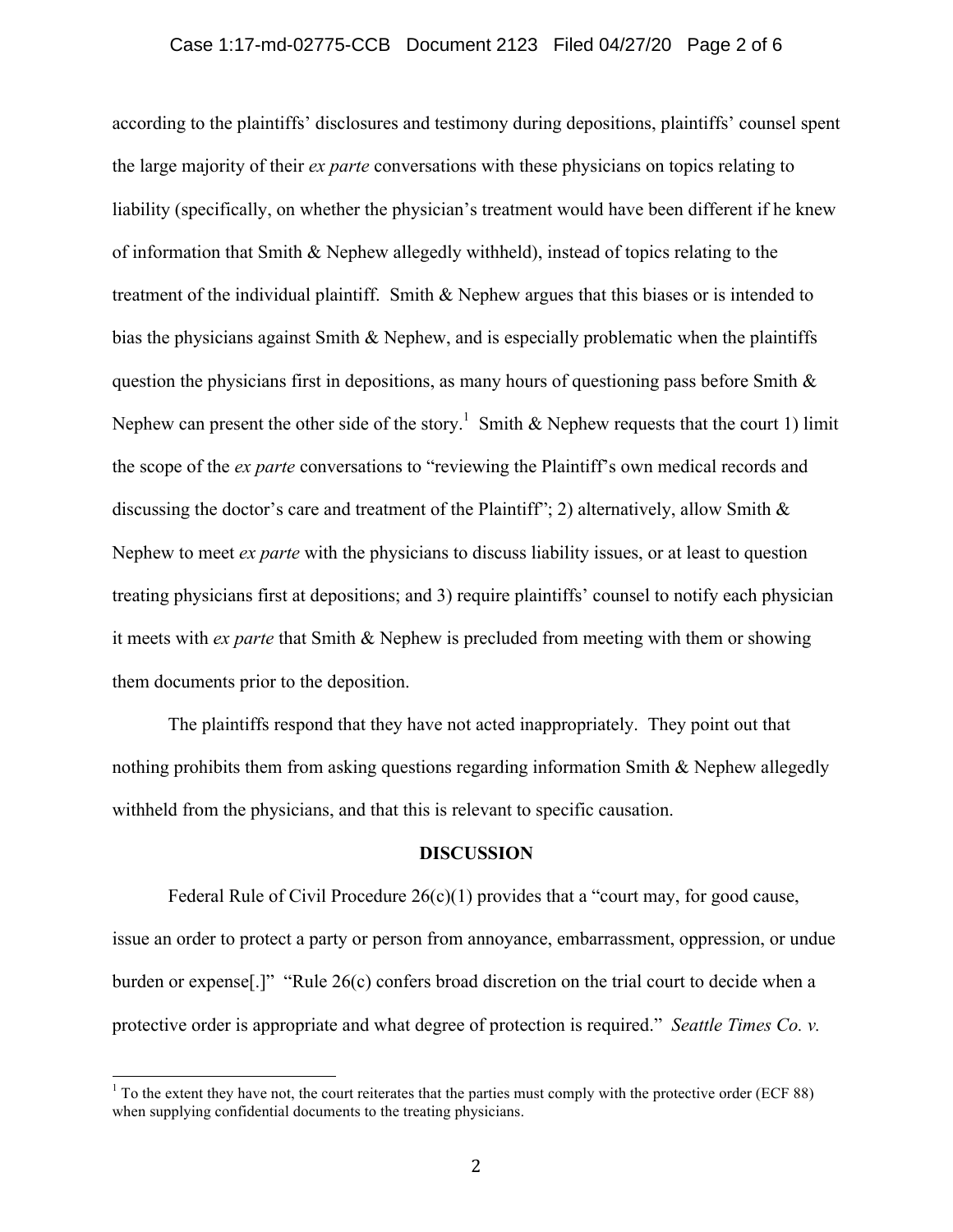*Rhinehart*, 467 U.S. 20, 36 (1984); *see also Kolon Indus. Inc. v. E.I. DuPont de Nemours & Co.*, 748 F.3d 160, 172–73, 178 (4th Cir. 2014) (a district court has "considerable discretion in overseeing discovery").

Smith & Nephew has not provided sufficient justification for the court to issue an amended order. Smith & Nephew states that the plaintiffs' counsel, in *ex parte* contacts, showed documents to the three treating physicians that the plaintiffs contend Smith & Nephew withheld; asked the doctors if these documents would have affected their treatment decisions; and asked similar questions during the *ex parte* conversations as were later asked during depositions. But Smith & Nephew presents no evidence that these three physicians were actually biased against Smith & Nephew, or that the plaintiffs' counsel coached or influenced their testimony. *See In re: Benicar (Olmesartan) Prod. Liab. Litig.,* No. 15-2606 (RBK/JS), 2016 WL 1370998, at \*3 (D.N.J. Apr. 6, 2016) (defendants did not show good cause for protective order when they presented no credible evidence that the plaintiffs' counsel would improperly influence treating physicians in *ex parte* contacts).

In fact, deposition testimony indicates that, contrary to Smith & Nephew's concern, the treating physicians were not biased or swayed by the *ex parte* conversations. Dr. Bowling testified that he understood that the documents showed to him by plaintiffs' counsel *ex parte*  were helpful to the plaintiffs' case, and would not be surprised that Smith & Nephew would have shown documents helpful to its case, as there are two sides to every story. (ECF 2066-4 at 11– 12, Jack Bowling Depo. at 165:25–166:13). And Dr. Boucher testified that, although he would consider company emails when making treatment decisions, he would consider all sources of information and "certainly wouldn't rely on just one." (ECF 2070-7 at 11, Henry Boucher Depo. at 35:5–24).

3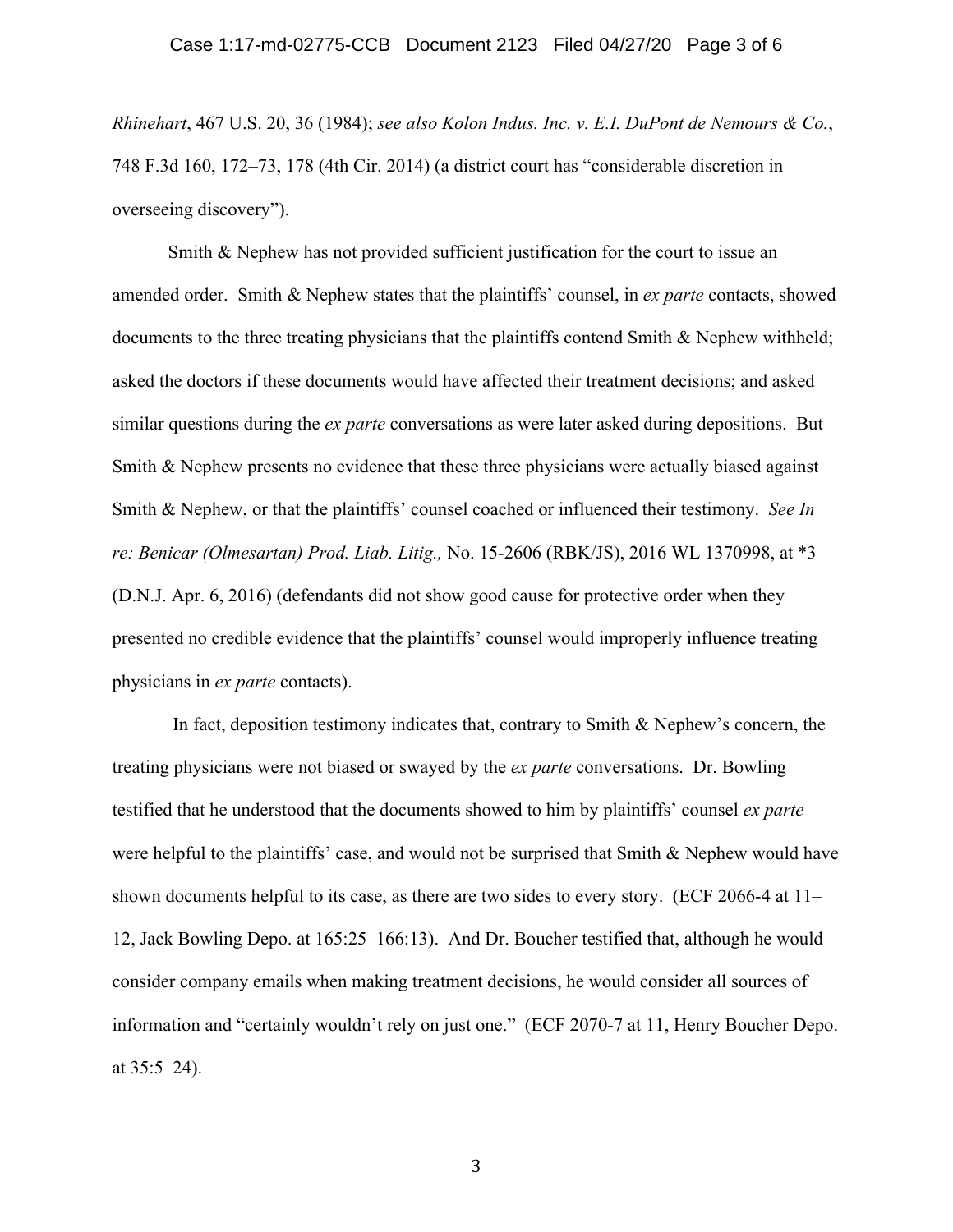### Case 1:17-md-02775-CCB Document 2123 Filed 04/27/20 Page 4 of 6

The court understands Smith & Nephew's concern that it is unfairly prejudiced by plaintiffs' counsel's *ex parte* contacts with treating physicians. *See In re Chantix (Varenicline) Prod. Liab. Litig.*, No. 2:09-CV-2039-IPJ, 2011 WL 9995561, at \*3 (N.D. Ala. June 30, 2011). The court, however, believes that the current procedures (the plaintiffs' disclosures, as well as the ability of Smith & Nephew to ask about the *ex parte* conversations during depositions) properly balances, on one hand, the possible unfairness to Smith  $\&$  Nephew and, on the other, the physician-patient relationship, a party's general ability to get informal discovery from fact witnesses, and the difficulty of policing *ex parte* conversations with treating physicians. *In re Testosterone Replacement Therapy Prod. Liab. Litig.*, 167 F. Supp. 3d 936, 937–38 (N.D. Ill. 2016) (there are typically no restrictions on a party's access to fact witness, and "even though some states restrict defense-to-physician communications, the Court is unaware of . . . any such state that . . . impos[es] [] a parallel prohibition (or some other form of restriction) on the plaintiff's attorney"); *In re Xarelto (Rivaroxaban) Prod. Liab. Litig.*, No. MDL 2592, 2016 WL 915288, at \*5–6 (E.D. La. Mar. 9, 2016) ("Defendants' request to cleanse advocacy from Plaintiffs' *ex parte* physician contacts may not be easily detectable and is not enforceable," and noting that cross-examination can help to mitigate the defendants' concerns).

Smith & Nephew argues that two U.S. district courts have granted similar motions, citing to *D.M. v. Wesley Med. Ctr. LLC*, No. 18-2158-KHV-KGG, 2018 WL 6696561 (D. Kan. Dec. 20, 2018) and *In re Zimmer M/L*, No. 18-md-2859, 2019 WL 6998493 (S.D.N.Y. Dec. 19, 2019). Both of these cases regard defense counsel's *ex parte* contacts with the plaintiffs' treating physicians, and appear to be relevant to Smith & Nephew's request that, in the alternative, it be allowed *ex parte* contacts with treating physicians regarding liability issues. *D.M.*, however, was not an MDL and allowed such contacts based on that district's "well-established practice of

4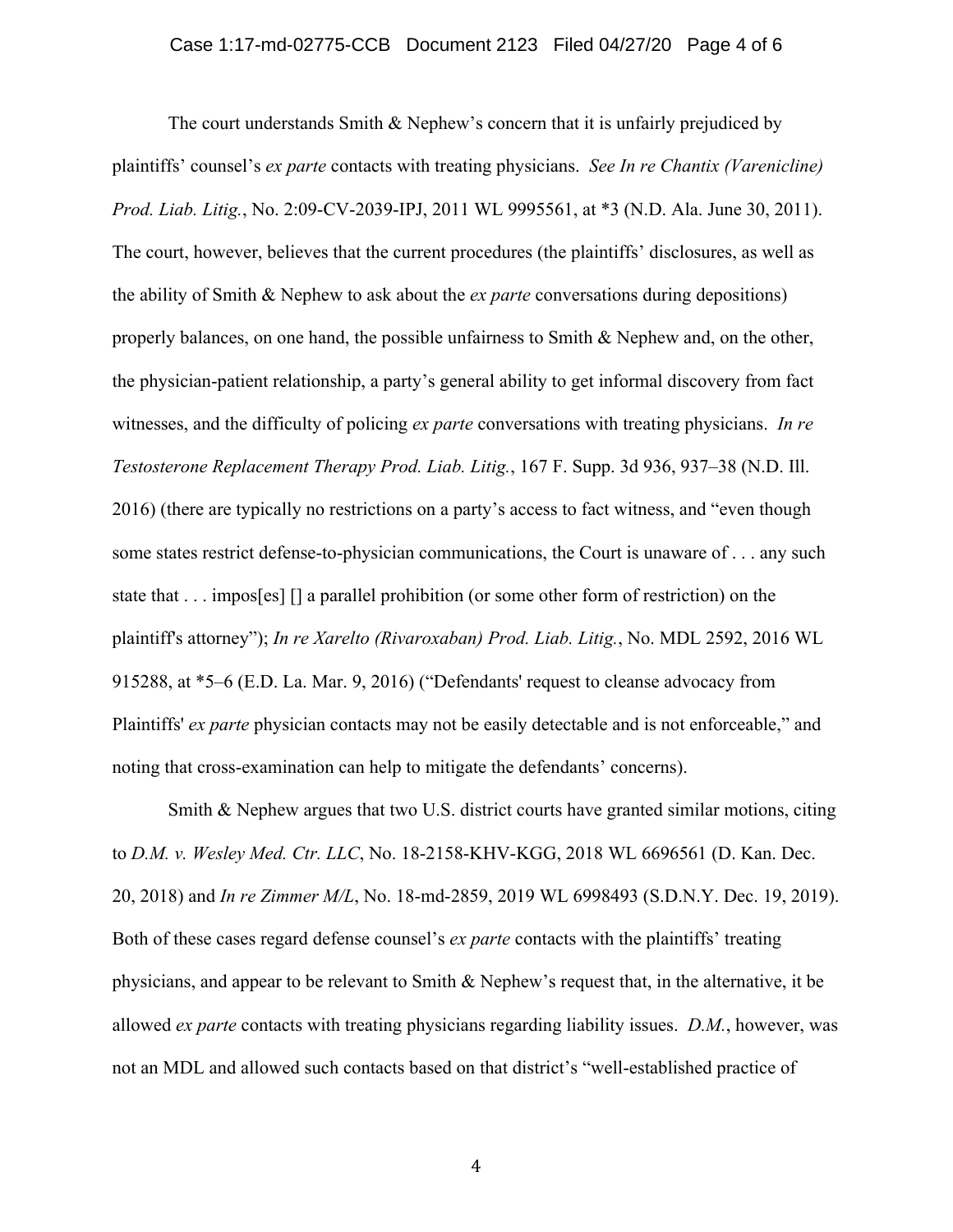### Case 1:17-md-02775-CCB Document 2123 Filed 04/27/20 Page 5 of 6

issuing an order allowing [defense counsel to engage in] *ex parte* communications with treating physicians," *D.M.*, 2018 WL 6696561, at \*4. In contrast, there appears to be no such "wellestablished practice" among federal courts generally. And *In re Zimmer* held that courts must apply state *ex parte* rules under Federal Rules of Evidence 501. *In re Zimmer,* 2019 WL 6998493, at \*1. But while there is some disagreement in federal courts as to what law governs defense counsel's *ex parte* conversations with treating physicians, both parties seem to agree that the court should apply federal procedural law here, as "federal procedural law [] governs discovery practice." *In re Zimmer NexGen Knee Implant Prod. Liab. Litig.*, 890 F. Supp. 2d 896, 902 (N.D. Ill. 2012).<sup>2</sup> To the extent that Smith & Nephew seeks to have *ex parte* conversations with treating physicians to discuss liability issues, this would place "an undue burden on the physician-patient relationship," *In re Xarelto (Rivaroxaban) Prod. Liab. Litig.,* 2016 WL 915288, at \*6, and Smith & Nephew can question the treating physicians on liability issues during their depositions.

The court also will deny Smith  $&$  Nephew's request to question all treating physicians first at depositions. As stated above, Smith & Nephew has not provided sufficient evidence of bias in order to change the current discovery procedures. *See In re Testosterone Replacement Therapy Prod. Liab. Litig.*, 167 F. Supp. 3d at 940 (rejecting request to allow the defendant to examine each treating physician first because "disclosure of plaintiffs' counsel's pre-deposition contacts, combined with the opportunity to cross-examine, is sufficient to allow appropriate determination of the weight to be given to a physician's testimony.").

Finally, the court will grant Smith & Nephew's request to require plaintiffs' counsel to notify each physician it contacts *ex parte* that Smith & Nephew is precluded from meeting with

 <sup>2</sup> Neither party argues that whether Smith & Nephew can engage in *ex parte* conversations with treating physicians is governed by the underlying state privilege law in each case.